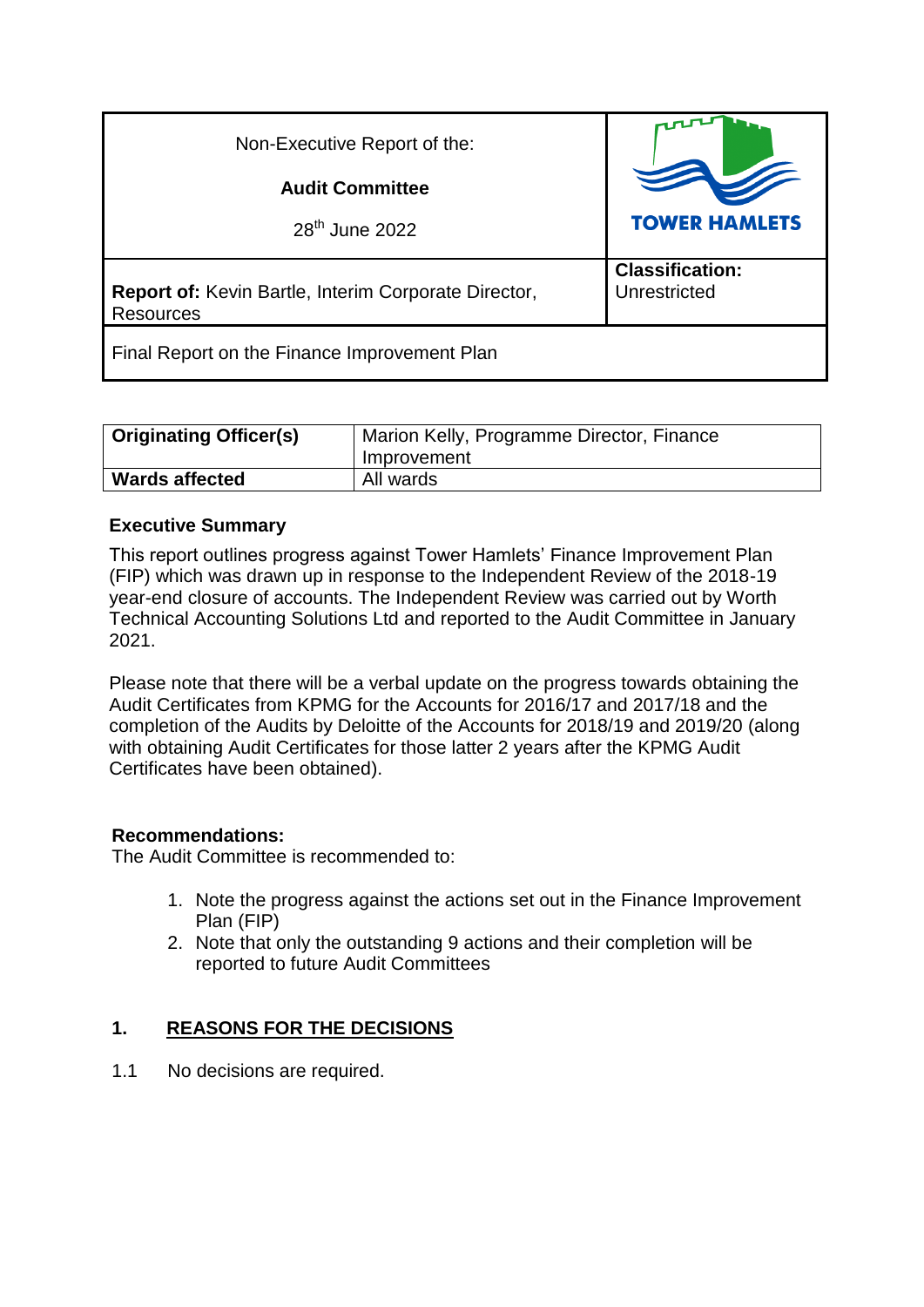# **2. ALTERNATIVE OPTIONS**

2.1 The preparation and audit of the Accounts is a statutory duty set out in the Accounts and Audit Regulations 2015, so the Council must take actions that lead to the completion of the Accounts and External Audit on time (usually 31st July). The improvements set out in the FIP need to be made to ensure that the Accounts production process becomes more efficient going forward and that errors are reduced.

# **3. DETAILS OF THE REPORT**

.

- 3.1 The Accounts and Audit Regulations 2015 require that each Local Authority approve its audited financial statements by the statutory deadline of 31st July each year. Since that target deadline was missed for 2018-19, the former Corporate Director of Resources commissioned an Independent Review into the reasons for that and to review why the quality of the draft accounts did not meet the required standards and to recommend actions that would ensure that the Accounts are delivered on time and of the right quality in future. The Council responded by developing the FIP which was approved by the Audit Committee in January 2021.
- 3.2 This report updates the Audit Committee on progress to date on the FIP. Appendix A lists the recommendations with a RAG status. There are 60 actions within the FIP (A-D on the Appendix); there are only 9 actions still outstanding, compared to the previously reported 19 actions. Significant progress has been made in carrying out the actions to meet the recommendations of the Independent Review, but as 9 actions are still outstanding, the reasons for those being incomplete and plans for their completion are set out in the following paragraphs
- 3.3 Please note that section E on Appendix A contains actions that relate to Pensions. This service was not in scope for the Independent Review, but the Corporate Director wished to include it on the FIP as it is so important.

# **Capital Financing Module (Appendix A reference A5av)**

- 3.4 The data required for Council to finance its assets is currently held on a spreadsheet. This poses significant risk of error and is time consuming, so the FIP contains a target to move this data onto an IT system. It was established that there are only a small number of IT packages that can carry out these calculations (such as RAM, and the Chartered Institute of Public Finance and Accountancy, CIPFA) and it was agreed that it was appropriate to use the Asset Register already in use using Tech Forge (TF) run by the Place **Directorate**
- 3.5 Deloitte also noted that the fixed asset register does not contain information on original cost for assets held at depreciated historic cost and therefore cannot be readily reconciled to cost and accumulated depreciation information and does not include date of acquisition which would enable this information to be re-constructed.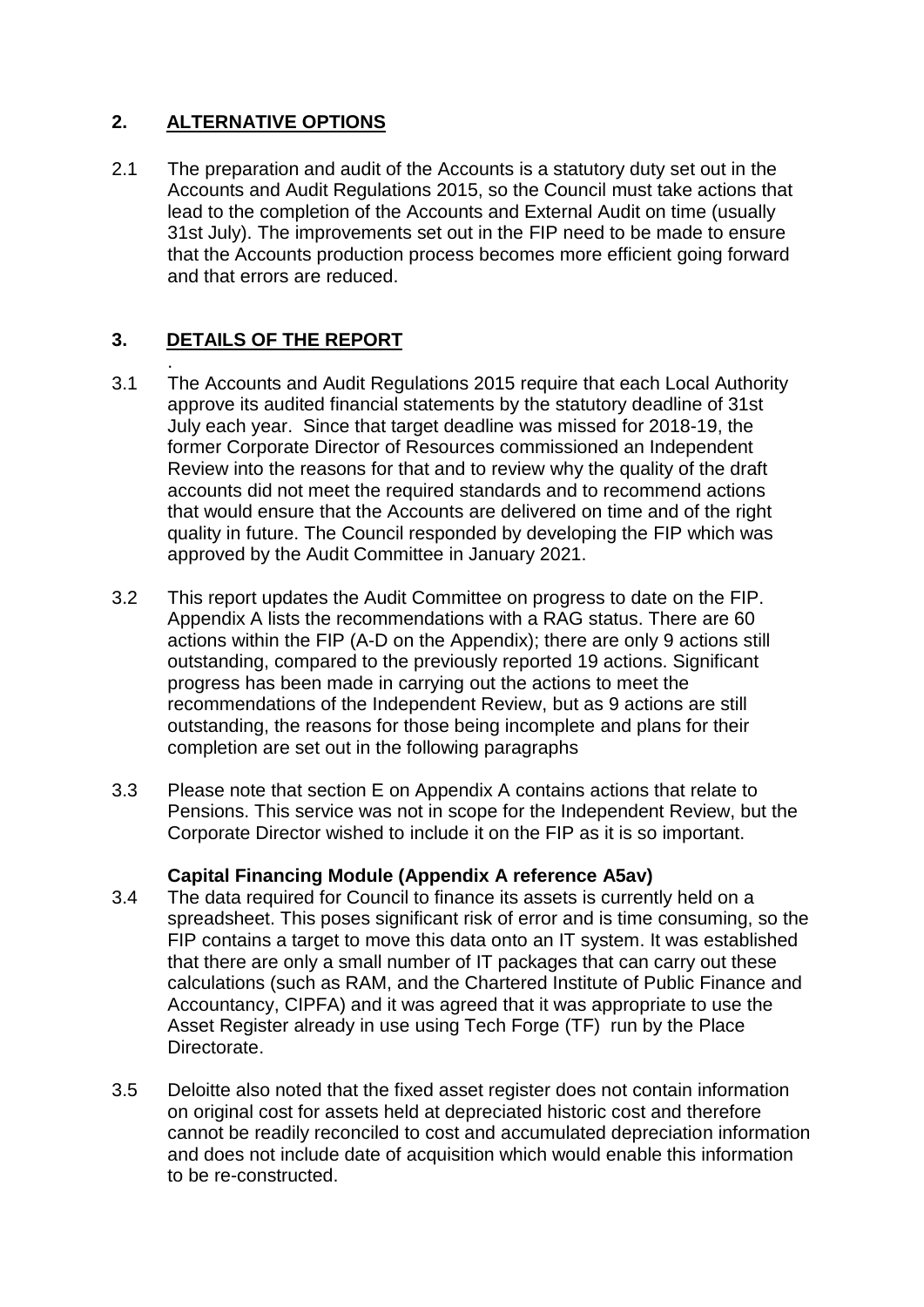- 3.6 A project group was set up with officers from Finance and Place and a detailed project plan was drawn up. Actions up to and including the purchase of the module and pre systems testing have taken successfully place with the support of the system's supplier, TF. However, the project is on hold whilst the focus of the Finance service has been to finish all of the remaining audit queries for 2018/19 and 2019/20 and to carry out a final restatement of the Accounts for these years.
- 3.7 A full systems test plan has been drawn up in detail and it is estimated that 5 days are required to fully test the system, then load the data, but the capacity of the small number of officers (2) in the Chief Accountant's team (CAT) who will carry out the systems testing and data loading are also working on previous years' Accounts. In addition, the time required to make the adjustments required for the reconciliation issue in 3.5 has taken a considerable amount of specialist staff time over the last 2 to 3 months. The timescale for completion of this work is currently being discussed and agreed.

#### **New revenue reports (Appendix A reference B1aii)**

- 3.8 Changes are being made to introduce standardised, structured, hierarchybased revenue budget management reports to not only Budget Holders but also to Heads of Service, Divisional Directors and Corporate Directors across the Council. These new reports are due to be launched on 1st July 2022 and they will bring significant benefits to the Council by improving budget monitoring.
- 3.9 All Budget Holders have already received a half a day's training in their budget responsibilities, along with refresher training on how to make budget forecasts on Agresso and the monthly monitoring process has been drafted and is available on the Council's intranet. A Budget Holder handbook setting out detail on what needs to be done each month by Budget Holders is also available.
- 3.10 All of the Council's budgets have been reviewed in granular detail over the past year, as a number of budgets had become misaligned with the way in which the Council was delivering the service. The addition of new revenue reports should lead to a step change in the accuracy of monthly budget forecasts.

## **Corporate Systems Review (Appendix A reference B1aiii)**

- 3.11 In the light of the recommendations previously reported at the  $7<sup>th</sup>$  April 2021 Audit Committee on systems, it has been recognised that Tower Hamlets does need to review what corporate systems it requires, so a review of whether an Enterprise Resources Planning (ERP) system is a better solution rather than current "best of breed" (BoB) systems is needed.
- 3.12 Currently, the Council uses a BoB approach, so for example there is one IT system, Agresso, that the Council uses as its accounting ledger whilst HR use another system, Resource Link for information on staff. If it is decided to continue to use the BoB approach, there will still need to be extensive IT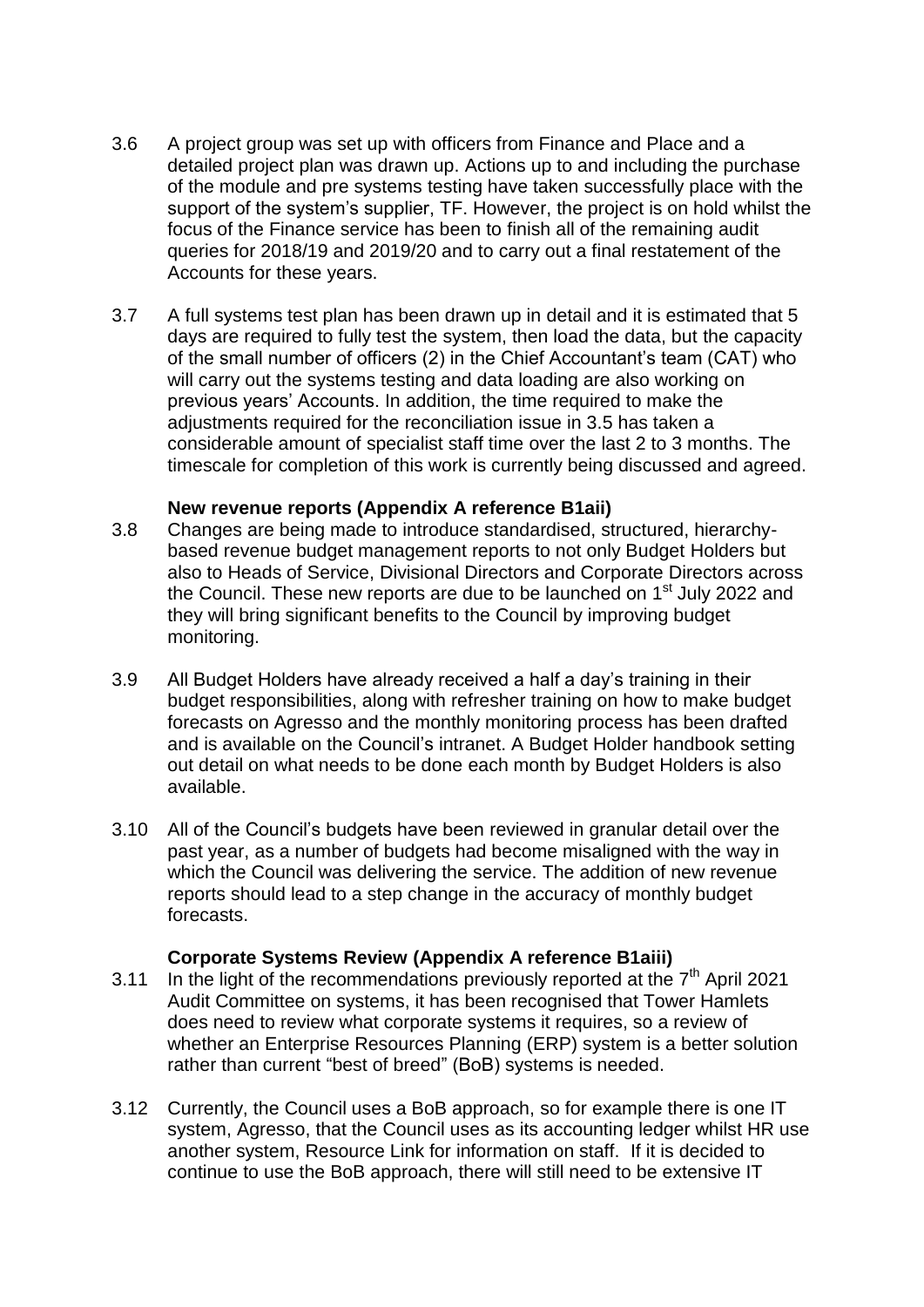system changes that will allow better outcomes to be obtained for the Council. Either course of action will require a very significant level of investment and will require a business case.

- 3.13 The current plan is that a report will be commissioned in the Autumn from a specialist company to support that decision making process. The company will need to demonstrate that they have carried out similar reviews that have been successfully received and added value for other councils.
- 3.14 The reason that this has been scheduled to the Autumn is that the Finance service needed to focus on completing previous years' Audits and will not have the capacity at a senior level to devote to this crucial work until that time.

## **Journals (Appendix A reference B1e)**

- 3.15 The Council generated over 100,000 lines of revenue journals in previous years and there have been significant mis-postings and coding adjustments in the past, which is why the Independent Review highlighted this is a key issue. To reduce errors, the reasons behind the level of journals needed to be fully understood and then the reasons why journals need to be made needs to be corrected at source; a journal is only required when income or expenditure has been posted or allocated to a code that is not where it should have been posted to, which implies that other system or process changes will remove that need for journals.
- 3.16 Significant work has been made in reducing the numbers of journal lines and journals and the full year impact of that work will be felt in the current and next years. This work has involved assessing why some expenditure such as for mobile phones and a number of IT costs was being allocated to directorates based on usage which was time consuming and added no value to the Council (although this had previously been considered to be in line with CIPFA guidance by Finance).
- 3.17 The drive to reduce journals will continue and will form a part of the Finance Service plan for 2022/23 (see 3.27). Another key aspect of reducing errors is that currently some journals produced by Finance staff who support services are uploaded to the system by a central team in Finance. This leads to extra time being spent by staff in handing journals and also means that those uploading the journals may not realise all of the errors. This is being reviewed as part of the Finance restructure (see 3.27)
- 3.18 In addition, Deloitte recommended that the Council should re-visit which journal types and amounts can be posted without approval and implement controls which prevent or detect the posting of journals which have not been approved in accordance with those agreed arrangements. These journals are those with over 20 lines called bulk journals.
- 3.19 The outstanding issue to ensure that all journals are approved by a senior officer in addition to the officer who posts the journals is for IT to identify how best to make that change on Agresso which will be discussed with an external consultant at the end of June/July.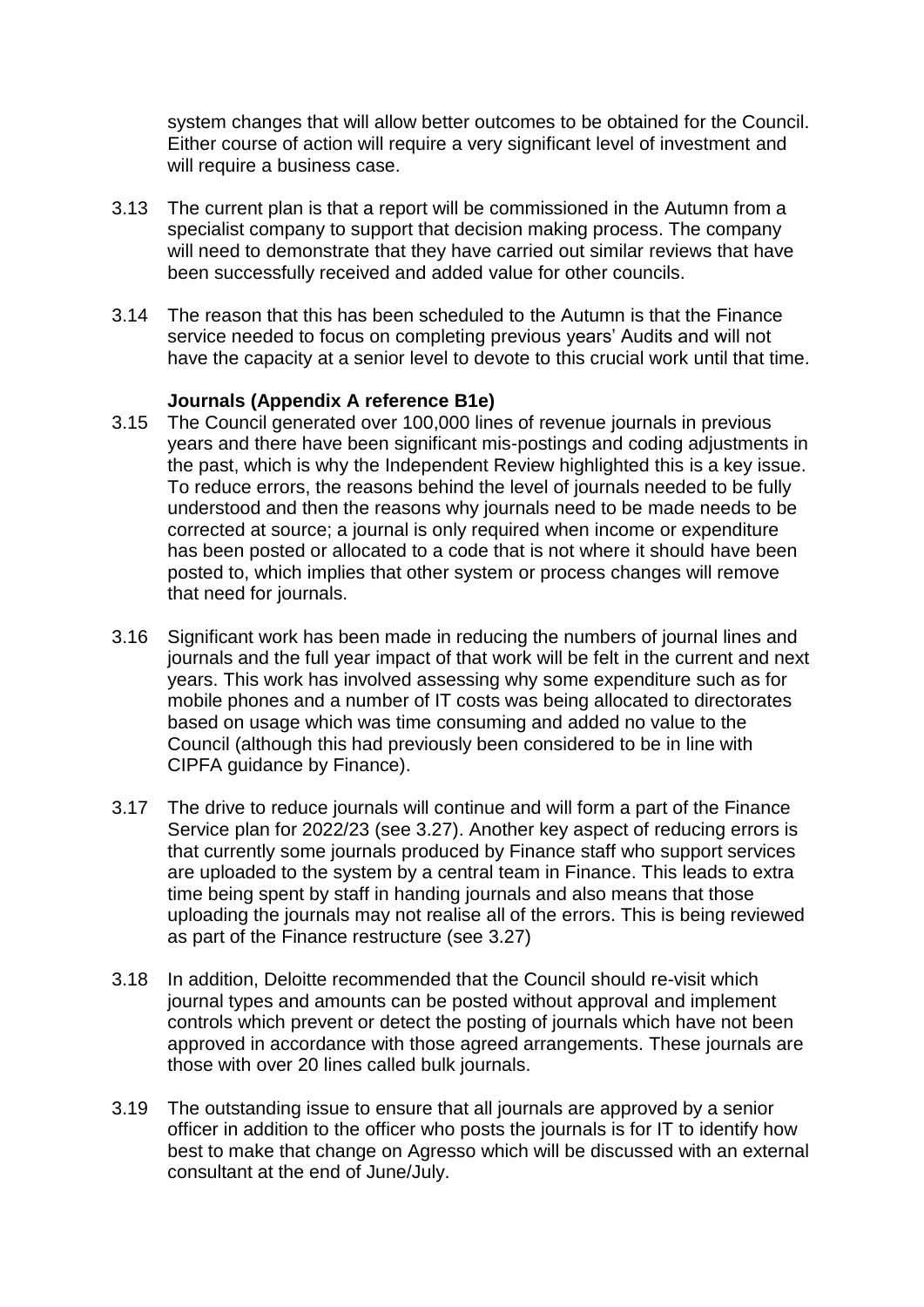## **Monthly dashboard (Appendix A reference B2ai, B2aii, B2b, C1c, C2b)**

- 3.20 The Council needs to ensure that it understands and checks that all reconciliations that should take place monthly are indeed happening and that all of the credits and debits on the Council's balance sheet are fully understood. There are 5 recommendations in the Independent Review that relate to this key work. The FIP contained a plan to cover all of these reconciliations through a monthly dashboard, beginning with a number of those considered the most important, such as bank reconciliations and payroll. This formed part of the Phase 1 FIP plan. The dashboard is contained in an Excel spreadsheet that sets out each reconciliation and its current status.
- 3.21 It had been planned to extend the dashboard in Phase 2 of the FIP, but the delays to the 2020-21 Accounts have meant that there is not the capacity to do this at present and the primary objective must be to complete the outstanding Accounts, Audits and obtain certificates. Significant work has taken place to assign an owner and reviewer to each balance sheet code (the Council's assets and liabilities), but the final step of contacting the owners and reviewers to ensure that they fully understand their responsibilities and update the dashboard has still to be completed.
- 3.22 Nonetheless, the dashboard based on the items agreed as part of FIP Phase 1 is managed by the Chief Accountant and reported to the monthly team meeting of the Finance Service, chaired by the Director of Finance, Procurement and Audit.
- 3.23 The timescales for completing this work are dependent on completion of the work required for the 2018/19 and 2019/20 Accounts and the date for the dashboard will be agreed when the Accounts work has been finished.
- 3.24 Please note that it had been previously reported that there were significant issues with the Council's Payroll reconciliations (improvements to which are part of Phase 1 of the FIP) dating back to 2012 and that the process will need to be reconfigured as it is not sufficiently robust. The Council has now engaged an experienced Payroll specialist who has brought the reconciliation up to date, trained staff and drafted a new payroll process.

#### **Programme approach**

- 3.25 As previously reported to the Audit Committee, a programme approach has been taken to manage the FIP. In addition to the actions to meet the recommendations of the Independent Review, the FIP therefore contains a number of other actions that are not directly related to the Independent Review.
- 3.26 There are handful of those other actions that are outstanding that are therefore not being directly monitored by the Audit Committee, such as a new systems of managing the Client Affairs Service, who manage the property and financial affairs for individuals who lack the capacity to do so themselves and do not have anyone else to support them. These few remaining actions will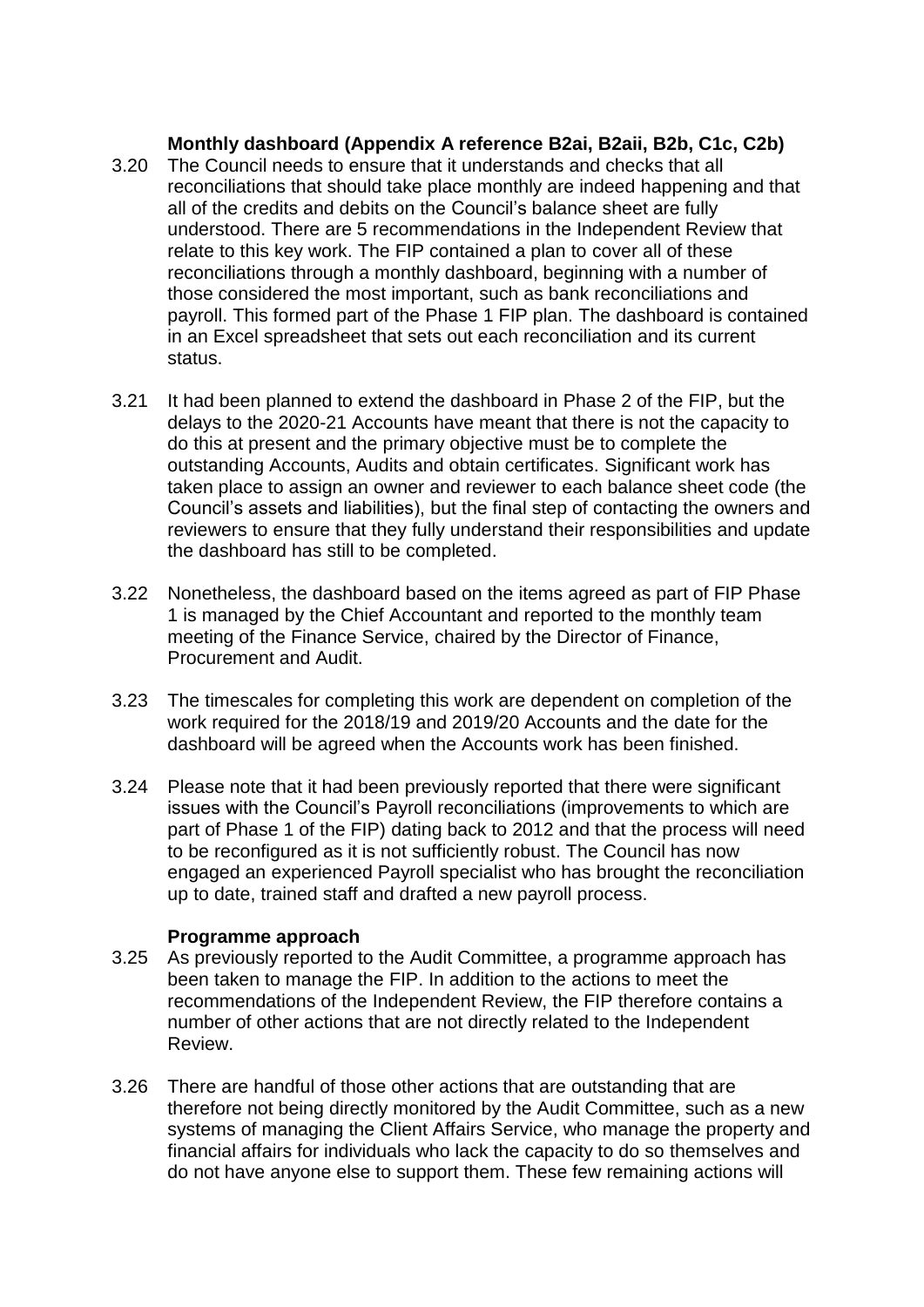continue to be monitored as part of the Finance service plan for 2022/23 (see 3.27).

## **Sustainability**

- 3.27 The FIP has been extensive and covered a wide number of activities over the past year. There are some key areas where sustainability considerations will be key and these will need to be closely managed, especially as the Finance Improvement Team (3 interims) will no longer be in place after July, although there is an interim in place to support the restructure and the development of the service plan. All remaining actions and sustainability will need to be manged by the Director for Finance, Procurement and Audit as part of Business as usual, unless they assess that more interim support is needed:
	- A restructure is essential to ensure that the right resources are well managed and focussed to achieve the outcomes required to operate a successful Finance service. Work to carry out the restructure commenced in the Spring and staff are already involved; all staff that will be impacted will have had an opportunity to contribute in advance of the formal consultation which is planned to take place in September;
	- The Finance service is developing a new service plan in line with corporate timescales. This needs to contain all of the FIP actions that have not yet been delivered. In addition, all staff are currently being consulted about indicators that they would like to see used to track the performance of the service, to ensure that there is visibility and transparency of how the service is being delivered at a granular level to ensure that any warning signs of service deterioration are picked up as soon as they happen and that corrective action can be taken;
	- Learning and Development will need to be a key part of the service plan and staff management will need to be a high priority for Finance's DLT:
	- There are a number of process changes that have taken place as part of the FIP within Finance. An Internal Audit review is planned for later in the year, to check that these new processes are being operated as envisaged;
	- The year long Budget and Recharges review/realignment has come to an end, with a small but important number of actions that need to be completed which are being governed by Directorate Leadership Teams. This will be checked by Finance on a quarterly basis as part of budget monitoring; and
	- The process for ensuring that new Tower Hamlets staff, existing Tower Hamlets staff who move into a different role and staff who leave is aligned between Finance and HR systems needs to be further reviewed to ensure that budgets remain aligned; HR are reviewing with Finance's support what needs to be done to make this process work better, as this is not a seamless easy process for services. This work is a high priority for the Resources directorate and a new work programme will need to be developed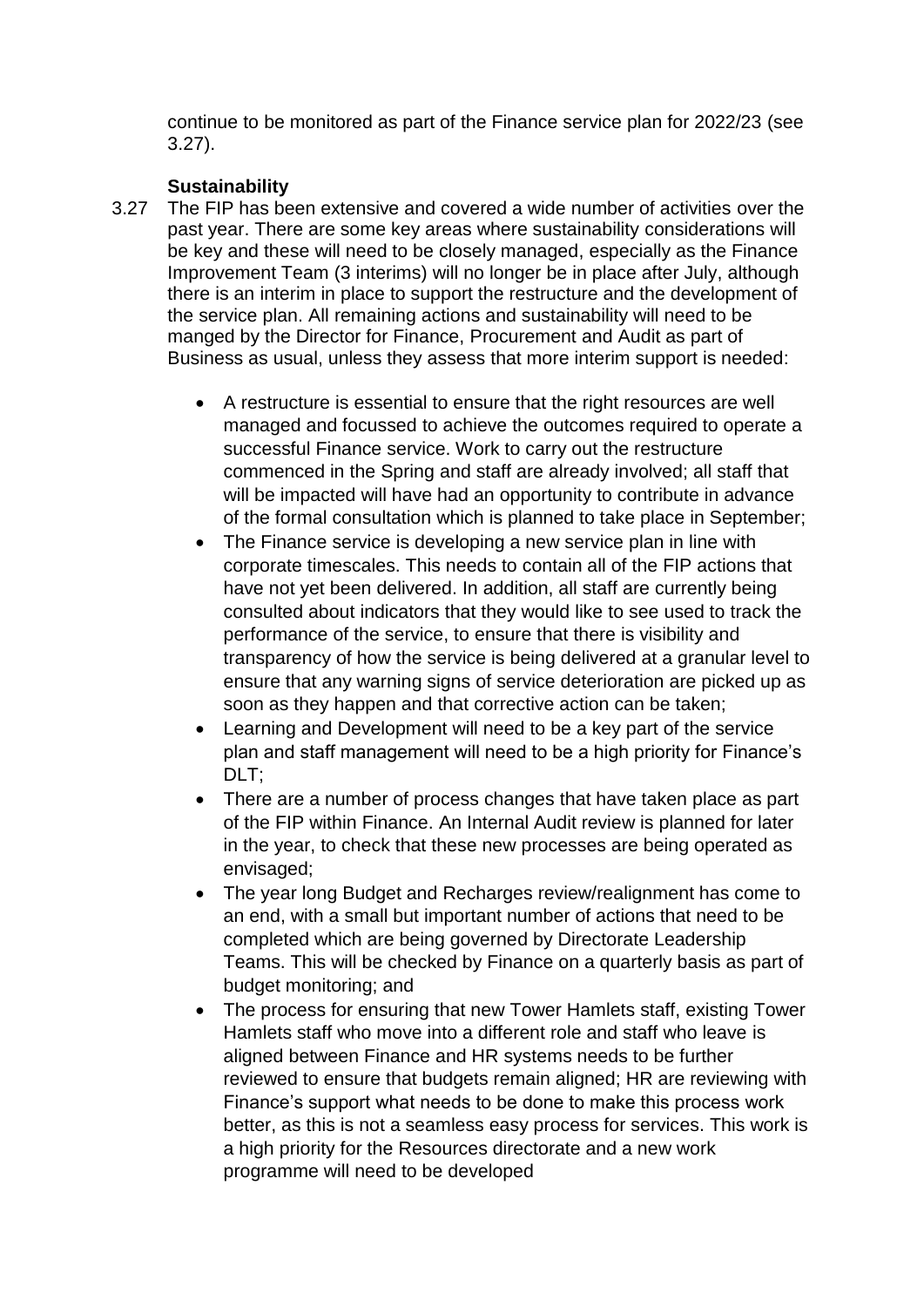## **Pensions Update**

2018-19 and 2019-20 Pension Fund Accounts

3.28 2018/19 and 2019/20 pension fund accounts audit have been completed. There are no outstanding audit queries. Both ISA260 reports issued by Deloitte have been presented at Pensions Committee and Board in December 21 and March 2022 meetings. Final actions for Deloitte are understood to involve internal consistency checks between Pension Fund accounts and Council accounts as appropriate.

#### 2020/21 and 2021/22 Pension Fund Accounts

3.29 2020/21 pension fund accounts audit commenced but have since been temporarily suspended by Deloitte due to the auditors internal resources. It is expected that the audit will recommence in July 2022.The production of the 2021/22 pension fund accounts is underway. It is officers' understanding that the audit of the 2021/22 pension fund accounts will commence in the autumn.

#### Pension Fund Finance

- 3.30 The Pension Fund has split the IP into parts pension finance and pensions administration.15 areas of development were identified for pensions finance and pensions administration. Although most have been completed or nearing completion for reasons mentioned in the February and May reports, 6 were moved to phase 2 for completion most of which relate to the ongoing payroll zellis issues. It is not expected that these will be resolved by the end of phase 2.
- 3.31 The new pension fund chart of accounts is complete, new codes have been set up, while the Agresso Systems team are in the process of setting up reports for use in the production of the pension fund accounts and notes. The draft chart of accounts was shared with the Deloitte pension fund audit manager. The 2021/22 pension fund accounts are being produced using the new chart of accounts.

## Pensions Administration

- 3.32 3 improvements put forward for pensions administration were moved to phase 2 of the IP. Two relate to employer data referred to above which have yet to be completed. The other relating to historic HMRC returns from 2014 to date has now been completed and confirmation has been received from HMRC that all monies paid by the Fund have been allocated.
- 3.33 Other Pensions administration improvements were identified in the pensions administration remediation plan presented to Pensions Board and Pensions Committee in March 2020 and July 2020. However their completion are dependent on the Council providing the Fund with monthly employee payroll data via iconnect and historic data issues resolved.

## **Conclusion**

3.34 The majority of the actions that were identified in the FIP to meet the recommendations of the Independent Review have been delivered, but the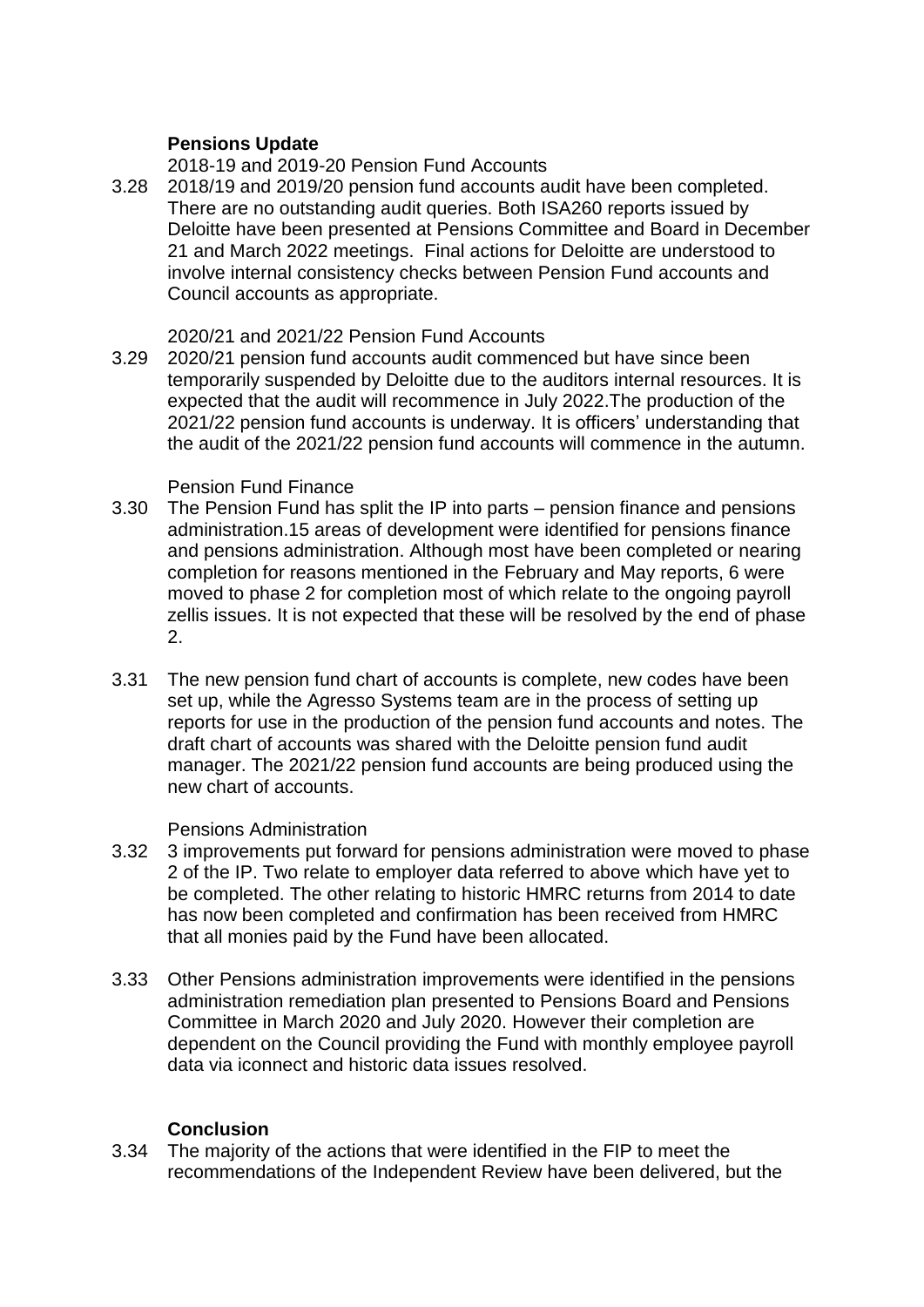small number of outstanding actions will need to be managed closely so that they are delivered as quickly is practical These actions are being reported to the Councils' Performance Improvement Board chaired by the Chief Executive until they have all been completed.

- 3.35 However, it should be noted that 2022/23 will be another difficult year for the Finance service, as the Deloitte audit for the Accounts for the year 2020/21 has yet to commence. The plan is for that audit to be completed before the Audit for the 2021/22 Accounts takes place, so in effect 2 external audits will need to be managed in the current year for the Finance service to achieve a normal cycle of accounts. This means that the statutory deadlines for the 2020/21 Accounts have already been missed and that it is inevitable that the statutory deadlines for the year 2021/22 will also be missed.
- 3.36 The actions that need to be taken to ensure sustainable change will need to be a top priority for the Corporate Director Resources over the coming 18 months to two years.

# **4. EQUALITIES IMPLICATIONS**

4.1 There are no specific implications arising from this report.

## **5. OTHER STATUTORY IMPLICATIONS**

5.1 The statutory implications are set out in 2.1 (the Accounts and Audit Regulations 2015).

## **6. COMMENTS OF THE CHIEF FINANCE OFFICER**

6.1 The report is financial in nature and, as such, the views of the CFO are incorporated throughout the report. No new considerations arise from this report.

## **7. COMMENTS OF LEGAL SERVICES**

- 7.1 Regulation 10 of the Accounts and Audit Regulations 2015 requires a local authority to publish their statement of accounts not later than 31 July of the financial year immediately following the end of the financial year to which the statement relates, or, for the financial year starting in 2019, not later than 30 November. These dates have not been kept, as noted in the report.
- 7.2 Regulation 3 of the Accounts and Audit Regulations 2015 requires a local authority to have a sound system of internal control which ensures that the financial and operational management of the authority is effective.
- 7.3 Save as mentioned above, the matters set out in this report comply with the above legislation.